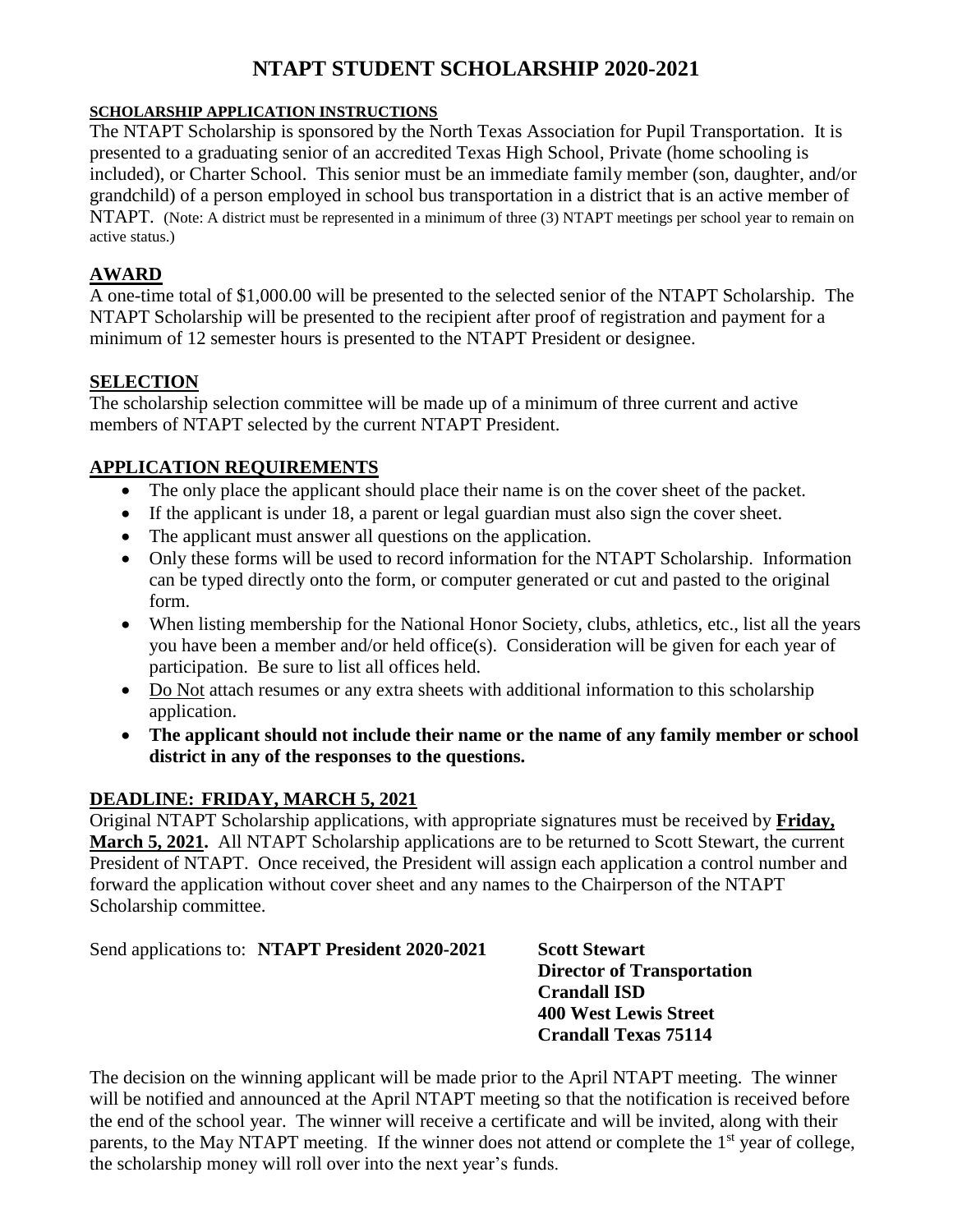# **COVER SHEET FOR NTAPT SCHOLARSHIP APPLICATION 2020-2021**

Control No. *(For committee use only)*

I understand that, in order to be considered a scholarship recipient, I must be a graduating senior meeting the requirements as stipulated by NTAPT, and I must be planning to carry a full college academic load, which is a minimum of 12 college hours per semester.

I also understand that submission of this application carries with its approval for the Independent School District to release any appropriate information pertaining to the applicant's school records.

Printed or Typed Name of Applicant

Contact Number for Applicant

Applicant's Signature Date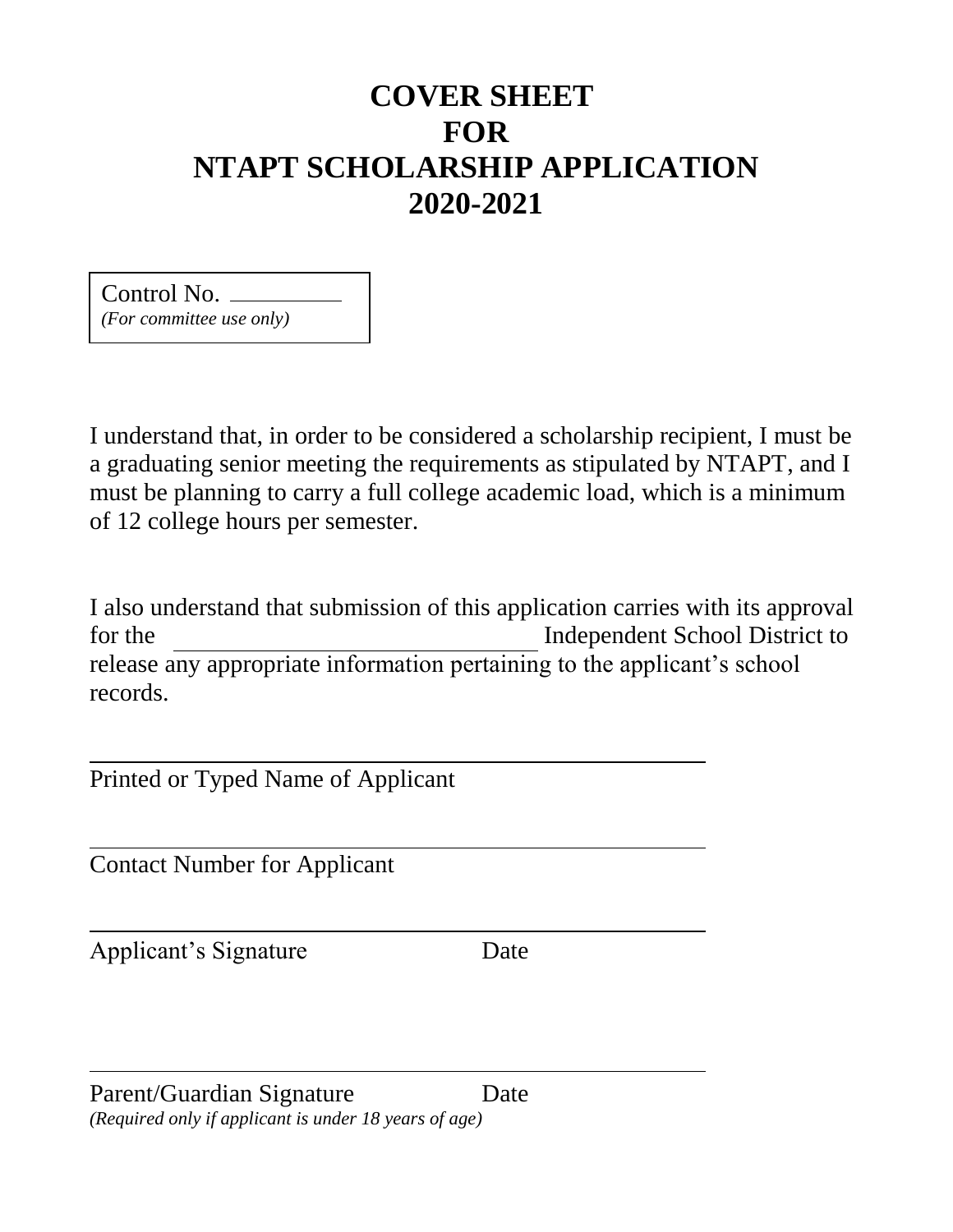## **North Texas Association for Pupil Transportation SCHOLARSHIP APPLICATION 2020-2021**

Control No. *(For committee use only)*

| Birth Date -    | Class Rank -                      |
|-----------------|-----------------------------------|
| College -       | $GPA -$                           |
|                 | SAT/ACT -                         |
| College Major - | <b>Gross Yearly Family Income</b> |
|                 | $0 - 25,000$                      |
|                 | $26,000 - 40,000$                 |
|                 | $41,000 - 55,000$                 |
|                 | $56,000 - 75,000$                 |
|                 | Over $-75,000$ $\Box$             |

Is your parent or guardian currently employed by a Transportation Department with a school district that is an active member of NTAPT?  $\_\_\_\_\_$ (Yes or No) *(Do not list the district)*

Applicants are urged to complete this form as accurately and concisely as possible and to be prepared to supply additional information upon request. Grammatical usage and neatness are important.

## This form **MUST BE TYPED. Please refer to the instructions of this application.**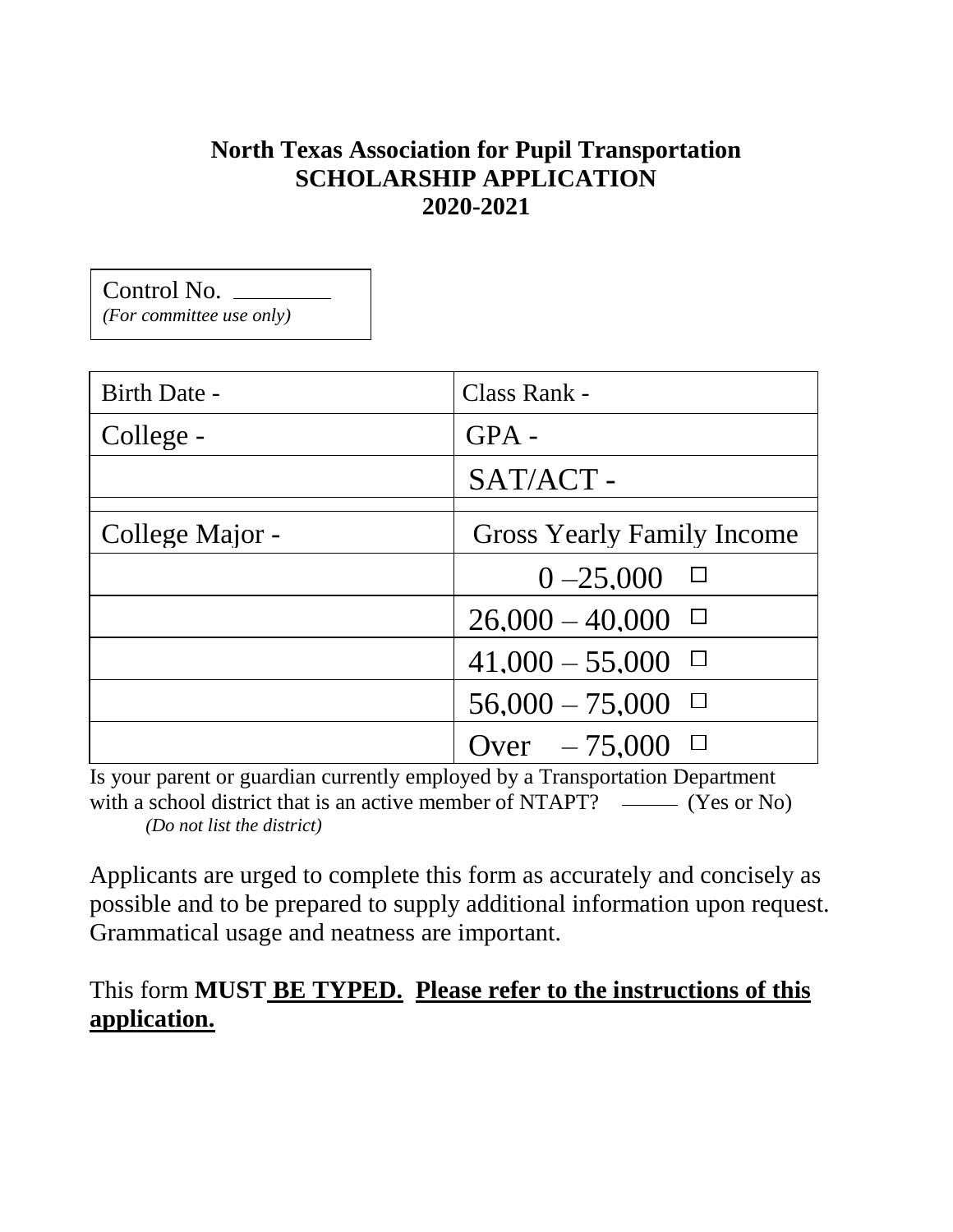1. List the number of people in your family who are currently living at home and the number of family supported, including brothers and sisters attending college. Describe your family's financial condition as it pertains to your anticipated college expenses. Response:

2. List courses you have successfully completed in high school. Include Honors, Gifted/Talented and Advanced Placement. Use the following designations: H, G/T, or AP.

| <b>gth</b> | 10 <sup>th</sup> | 11 <sup>th</sup> | 12th |
|------------|------------------|------------------|------|
|            |                  |                  |      |
|            |                  |                  |      |
|            |                  |                  |      |
|            |                  |                  |      |
|            |                  |                  |      |
|            |                  |                  |      |
|            |                  |                  |      |
|            |                  |                  |      |
|            |                  |                  |      |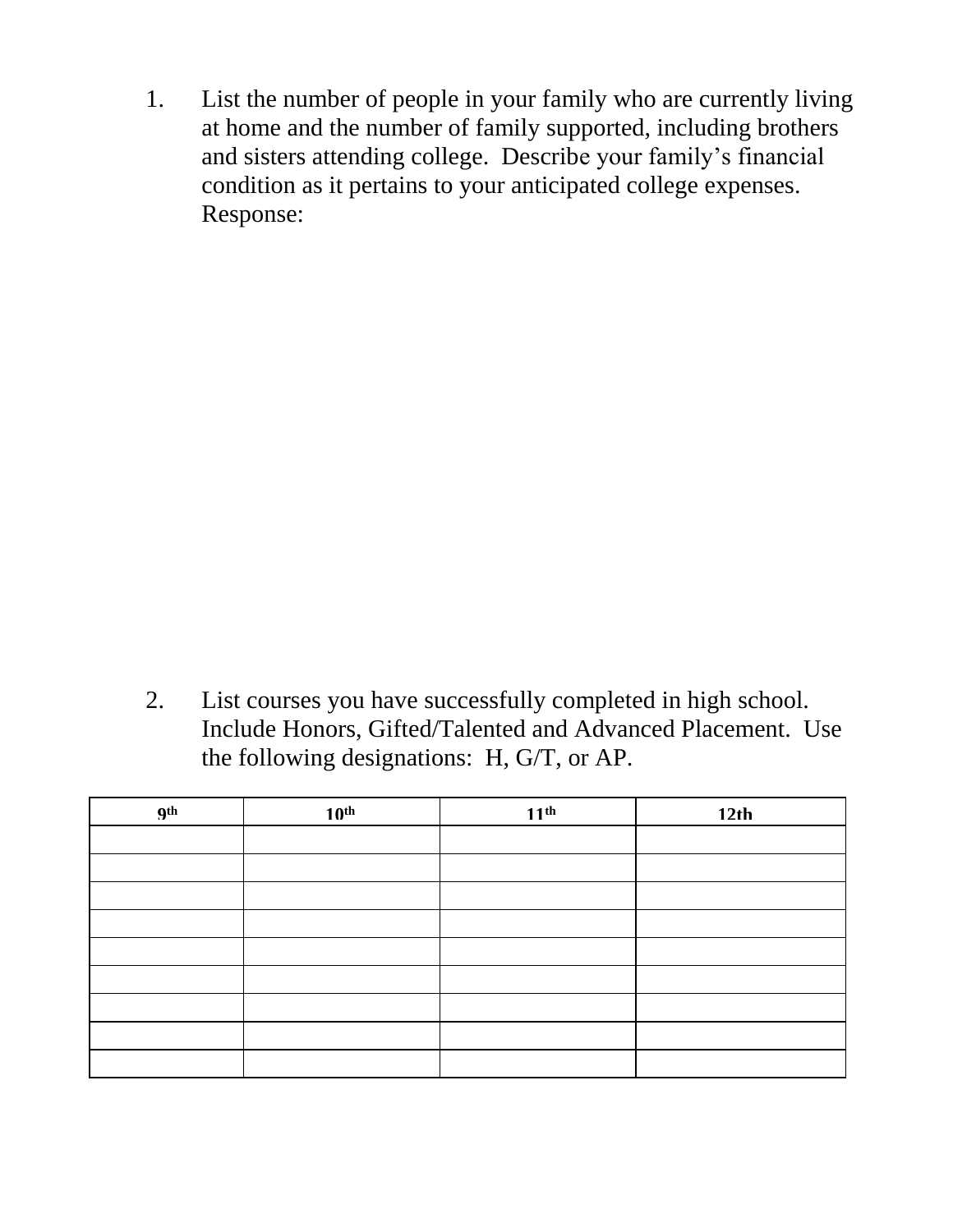3. List any activities such as clubs, athletics, fine arts, hobbies, etc. in which you have been involved during your high school years.

| <b>ACTIVITIES</b> | 9 <sup>TH</sup> | $10^{\text{TH}}$ | $11^{\text{TH}}$ | $12^{\text{TH}}$ | <b>OFFICES HELD</b> |
|-------------------|-----------------|------------------|------------------|------------------|---------------------|
|                   |                 |                  |                  |                  |                     |
|                   |                 |                  |                  |                  |                     |
|                   |                 |                  |                  |                  |                     |
|                   |                 |                  |                  |                  |                     |
|                   |                 |                  |                  |                  |                     |
|                   |                 |                  |                  |                  |                     |
|                   |                 |                  |                  |                  |                     |
|                   |                 |                  |                  |                  |                     |
|                   |                 |                  |                  |                  |                     |
|                   |                 |                  |                  |                  |                     |
|                   |                 |                  |                  |                  |                     |

4. List any work experience or volunteer activities during your high school years.

| <b>WORK EXPERIENCE</b> | <b>HOURS PER WEEK</b> | <b>VOLUNTEER ACTIVITIES</b> |
|------------------------|-----------------------|-----------------------------|
|                        |                       |                             |
|                        |                       |                             |
|                        |                       |                             |
|                        |                       |                             |
|                        |                       |                             |
|                        |                       |                             |
|                        |                       |                             |
|                        |                       |                             |
|                        |                       |                             |